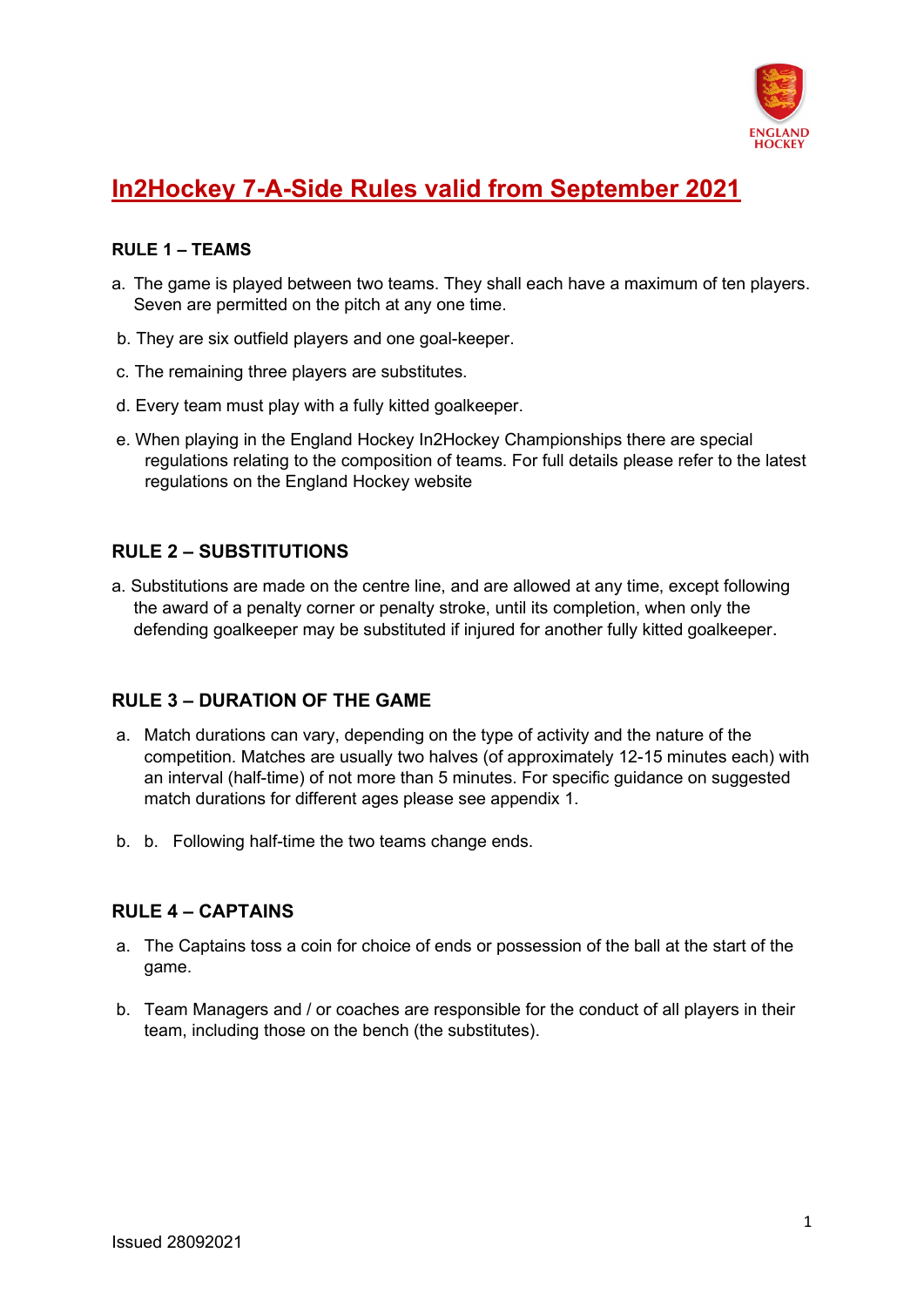

#### **RULE 5 – THE PITCH**

LENGTH 55 metres WIDTH 43 metres SHOOTING CIRCLES Radius of 14.63 metres (the same as a full-size hockey pitch) PENALTY STROKE SPOT 5 metres from the goal-line into the pitch PENALTY CORNER MARKERS 10 metres from each goal-post on the back-line Please refer to the In2Hockey Advisory Guidelines for full diagram of pitch and markings

## **RULE 6 - THE GOAL**

a. Width: 3.6 metres. It must be positioned against the outer edge of the back-line in line with the centre of the pitch (goals are the same size as those used in 11-a-side hockey).

## **RULE 7 – THE BALL**

- a.For matches involving younger, inexperienced players, it is preferable to use an In2Hockey ball. The ball is the same size, but weighs 100 grams (4ozs) so is lighter than a standard hockey ball.
- b. This recommendation is very much dependent on the standard and experience of the players. If they have been playing hockey for a period of time, they may well be comfortable with a standard ball, but the age and ability of all players involved should be taken into account.

## **RULE 8 – THE STICK**

- a. The stick shall be a standard regulation hockey stick. It shall have a flat face side and a rounded side.
- b. The ball may be played with the flat face side of the stick or the edge of the rounded side, on condition that the flat side is visible (i.e. not flat to the turf/pitch). It should be noted that playing the ball with the edge of the rounded side is always subject to dangerous play (i.e. it will be penalised by the umpires if it is measured to be dangerous or is leading to dangerous play).

Note: The umpires shall forbid the use of any stick that does not comply with the Rules of Hockey.

# **RULE 9 – PLAYER EQUIPMENT & CLOTHING**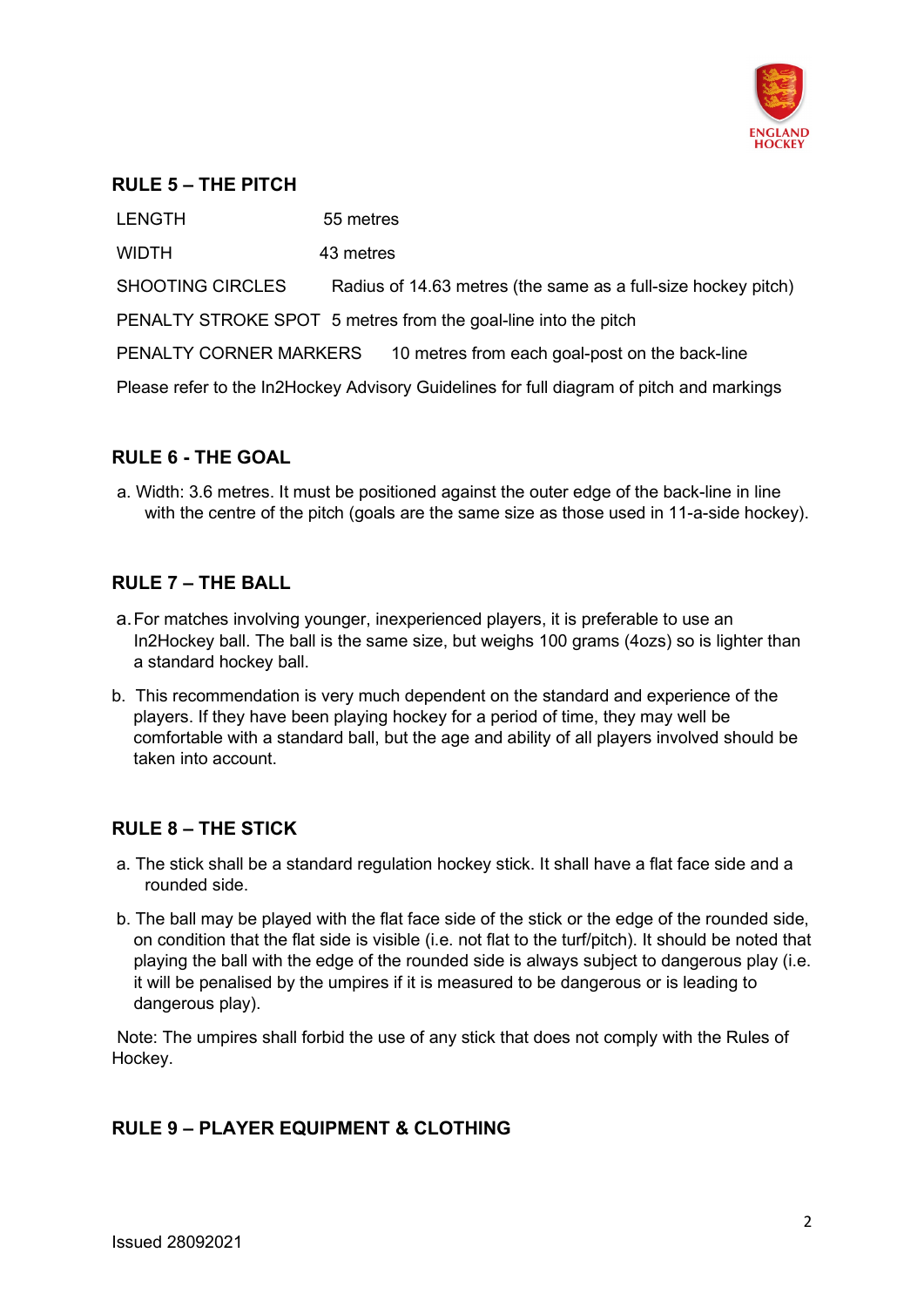

- a. In line with England Hockey's Safety Guidance FAQs ([here](https://www.englandhockey.co.uk/governance/duty-of-care-in-hockey/safe-hockey)), it is strongly recommended that shin/ankle protection and mouth-guards are worn by all outfield players at all times (inclusive of training sessions/games) and that face masks should be worn across all age groups and playing formats when defending a penalty corner (inclusive of training sessions/games).
- b. Players must not throw any object or piece of equipment onto the field, at the ball, or at another player umpire or person. Following a penalty corner, if the ball hits any discarded equipment, such as a hand protector, knee pads or a face mask, a free hit should be awarded if this occurs outside the circle, and a penalty corner awarded if this occurs inside the circle.
- c. No player shall wear any equipment that may be dangerous to themself or other players. This includes raised jewellery, baseball caps with a stiffened peak and / or any sharp object.
- d. The use of appropriate footwear for the playing surface (trainers or turf shoes) and suitable warm clothing (track-suit) is encouraged.

Note: The umpires shall forbid the wearing of any equipment that does not comply with this Rule.

# **RULE 10 – GOALKEEPER EQUIPMENT**

In the interest of safety, goalkeepers must wear full goalkeeping equipment including:

- > Full helmet with throat guard
- > Body protector (groin and chest areas)
- > Hand protectors
- > Leg protectors
- > Feet protectors (kickers)
- > Abdominal guard or box

Goalkeepers must also have a stick.

Note: The umpires will not allow any team to play with a goalkeeper who is not properly protected

#### **RULE 11 – FAIR PLAY**

a. Rough or dangerous play shall not be allowed, nor any behaviour which in the opinion of the umpire, amounts to misconduct. Note: The Umpires shall administer a personal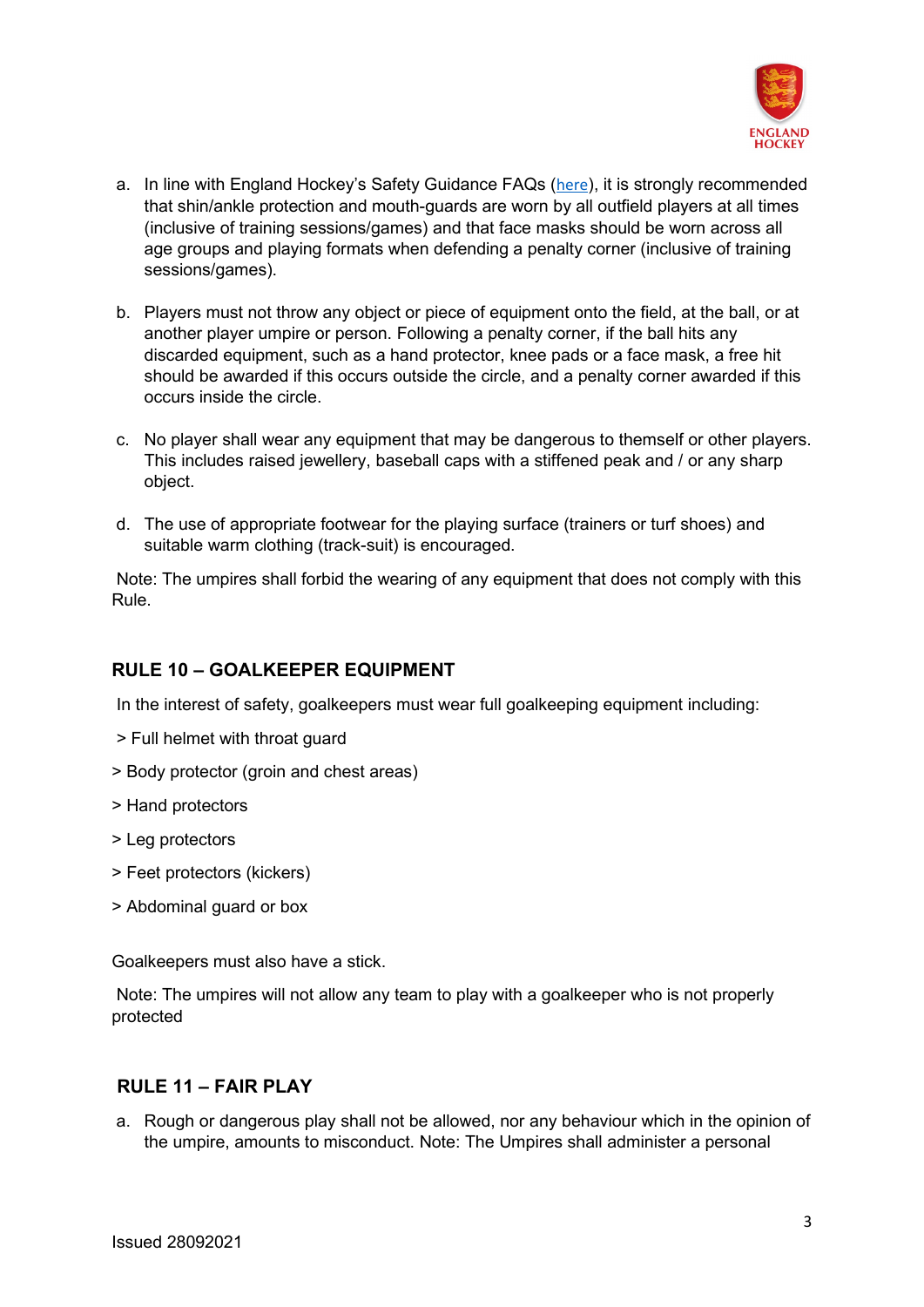

penalty to any player who persists in breaking this rule.

- b. Players must not intentionally use any part of their body to play the ball (except the hand to protect themselves in a dangerous situation).
- c. Players must not play at any high ball with the stick held at above shoulder height unless they are attempting to prevent a goal from being scored (i.e. to defend a shot on goal). The shot must be on target. If it is going wide of the post or over the cross bar the defending player is not permitted to try to play at it with the stick at above shoulder height.
- d. Goalkeepers are also permitted to use a high stick when defending a shot on goal. In both cases (i.e. outfield players and goalkeepers) it is essential that the stick is used safely and wisely.
- e. Players must not use the rounded side of the stick when playing the ball and when striking the ball, the stick must in no way cause danger, nor lead to dangerous play, or be intimidating to any opponent.
- f. Players must not kick the ball.
- g. Players must not obstruct by running between an opponent and the ball, thereby unfairly preventing the opponent from playing the ball. Neither must they use any part of their body or stick to obstruct another player.
- h. Players must not hold, charge, kick, shove, intentionally trip, or strike any player or umpire

# **RULE 12 – STARTING & RE-STARTING THE GAME**

- a. A centre pass is taken:
	- to start the match by a player from the team winning the toss if they chose this option; otherwise by a player from the opposing team.
	- to re-start the match after half-time by a player of the team which did not take the centre pass to start the match.
	- after a goal by a player of the team against which the goal was scored.

Taking a centre pass:

- it is taken at the centre of the field
- it is permitted to play the ball in any direction
- all players other than the player taking the centre pass must be in the half of the field which includes the goal they are defending
- the procedures for taking a free hit apply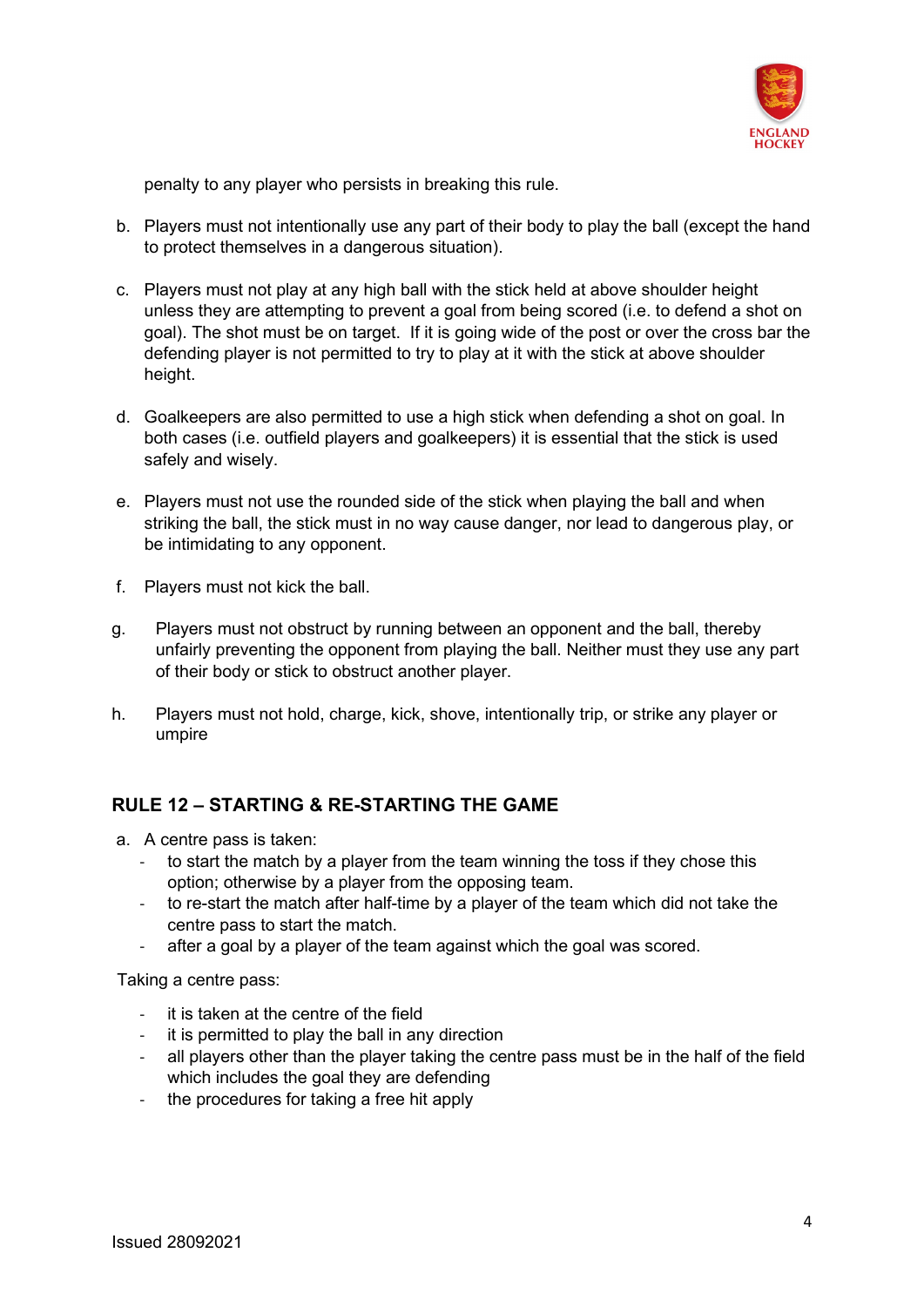

# **RULE 13 – SCORING A GOAL**

a. A goal is scored when the ball has been struck by, or deflected off, an attacking player while it (the ball) is in the shooting circle. It must cross completely over the goal-line between the goal-posts and under the cross-bar.

# **RULE 14 – BALL OUTSIDE THE FIELD OF PLAY**

Over the side-line:

- a. When the ball passes completely over the side-line it shall be put back into play in any direction by a hit, push, scoop or self-pass taken by an opponent of the player who last touched it. The ball may be raised immediately using a push, flick or scoop but must not be raised intentionally using a hit. This is called a side-line hit-in.
- b. In the half that the team is defending: until the hit-in is taken no opposition player shall be within 5 metres of the ball.
- c. In the half that the team is attacking: until the hit-in is taken all players except the taker must be a minimum of 5 metres from the ball and, once the ball has been played, it must move a minimum of 5 metres (in any direction), or be touched by a player of the defending team, before it can be played into the circle.

Over the back-line off an attacking player:

d. When the ball passes over the back-line off one of the attacking players and no goal is scored, the game is re-started with a hit to the defence. This is called a hit-out. The ball can be hit, pushed, flicked, scooped or a self-pass can be played. The ball may be raised immediately using a push, flick or scoop but must not be raised intentionally using a hit. It is to be taken level with the top of the shooting circle and in line with the place where it crossed over the back-line.

Over the back-line off a defending player:

- e. If the ball is accidentally played over the back-line by a defending player and no goal is scored, the game is started with a hit to the attacking team on the half-way (27.5m) line and in line with where it crossed the back line. This means the ball is in the attacking half of the pitch and therefore rule 15e applies.
- f. The Rules relating to the taking of a free hit (15.a 15.e) shall apply to all such re-starts.
- g. If the ball is deliberately played over the back-line by a defending player, the game is restarted with a penalty corner to the attacking team. The ball can be hit or pushed. A selfpass is not permitted at a penalty corner.
- h. The penalty corner is taken on the back-line, 10 metres from the goal-post.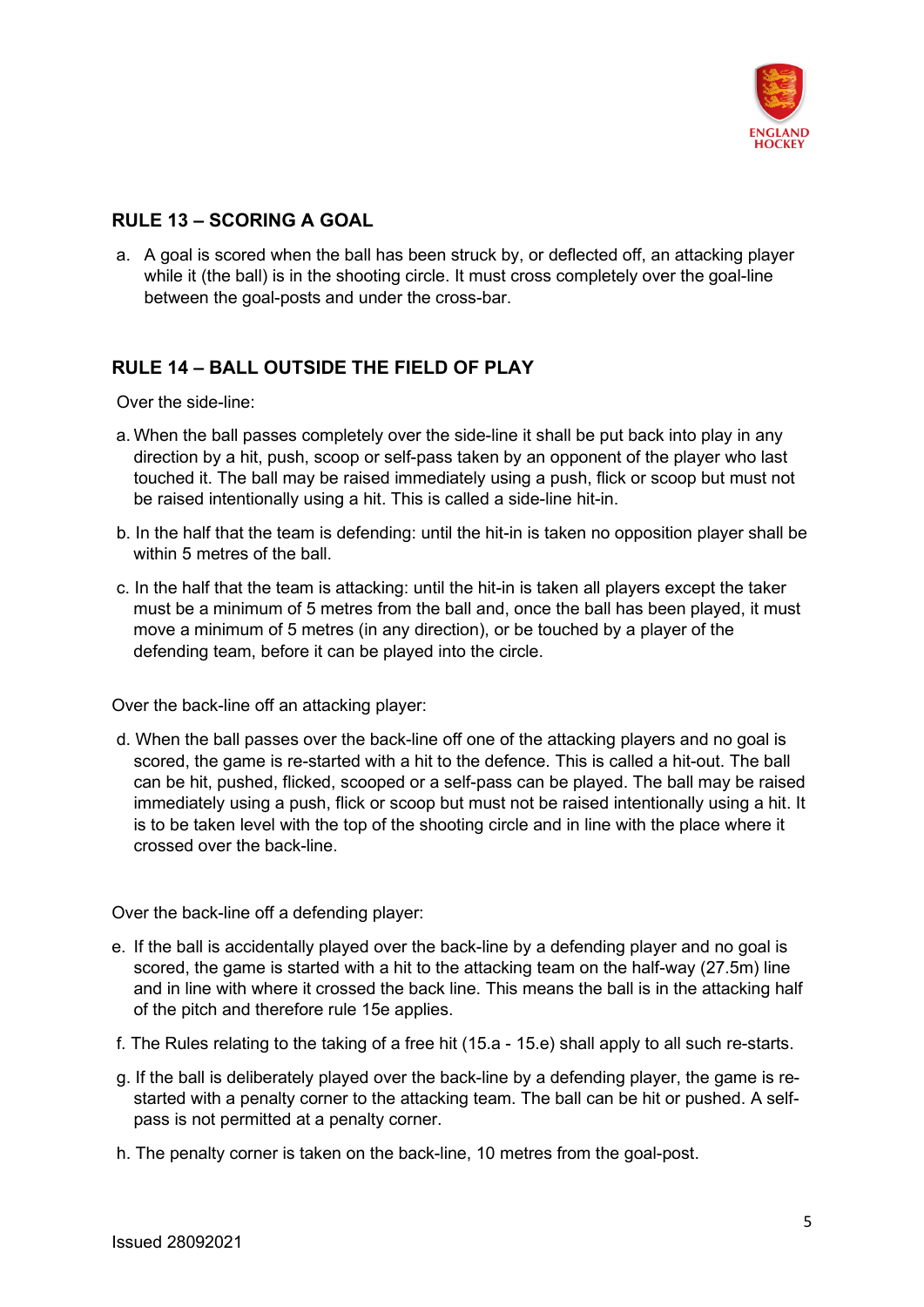

i. No player, other than the taker, shall be within 5 metres of the ball until it is played.

#### **RULE 15 – FREE HIT**

- a. Free hits are to be taken close to where the offence occurred. The ball can be hit, pushed, flicked, scooped or a self-pass can be played. The ball may be raised immediately using a push, flick or scoop but must not be raised intentionally using a hit.
- b. The ball must be stationary at a free hit.
- c. Until the free hit is taken, all opposition players must be a minimum of 5 metres from the ball.
- d. Opponents who remain within 5 metres when the free hit is taken (this is very common when the self-pass is used) must not interfere with the play until they have moved 5 metres away from where the free hit was taken, or the ball has moved 5 metres. Running alongside the taker (channelling) will be penalised as interference.
- e. If the free hit is awarded in the half that the team is attacking, all players except the taker must be a minimum of 5 metres from the ball. The ball can only enter the circle once it has either travelled 5m "under control" (i.e. dribbled or passed to team mate outside of the circle), or it is touched by a player of the defending team.

## **RULE 16 – PENALTY CORNER**

- a. Penalty corners are taken on the back-line on a marker that is 10 metres from each goal-post.
- b. The players may choose which side of the goal to take the penalty corner.
- c. The ball can be hit or pushed however a self-pass is not permitted.
- d. The taker must have at least one foot off the pitch (behind the back-line).
- e. All other attacking players must be outside the circle. If an attacker enters the circle before permitted, the player taking the push or hit from the backline is required to go into the other shooting circle – at the opposite end of the pitch. This player may not return for any retaken penalty corners, but may do so for any subsequently awarded penalty corner.
- f. The five defending players (four outfield plus Goalkeeper) must stand behind the back-line at least 5 metres from the ball. The remaining two defending players must be in the other shooting circle - at the opposite end of the pitch.
- g. If a defender, other than the goalkeeper, crosses the line before the attacker plays the ball, then that defender shall be sent to join their teammates in the circle at the other end of the pitch and they cannot be replaced by another defender. The penalty corner shall be taken again. This player may not return for any retaken penalty corners, but may do so for any subsequently awarded penalty corner.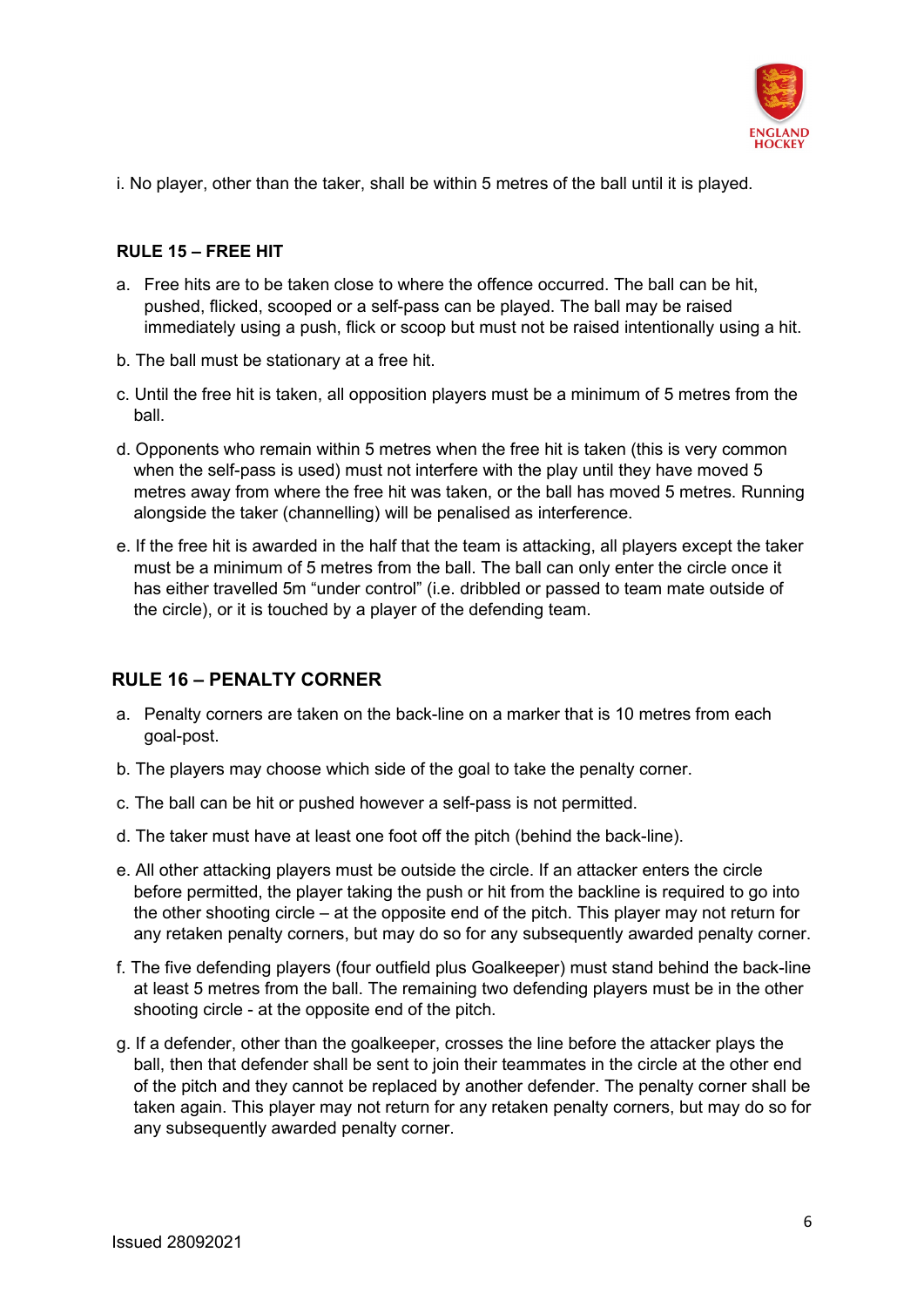

- h. If the goalkeeper crosses the line before the attacker plays the ball, the defending team shall send one of the other defenders to join their teammates in the circle at the other end of the pitch and they cannot be replaced by another defender. The penalty corner shall be taken again. This player may not return for any retaken penalty corners, but may do so for any subsequently awarded penalty corner.
- i. Before any shot at the goal, the ball must first pass outside (beyond) the circle edge.
- j. If the first shot at goal is a hit, it must not cross the goal-line at above 460mm, (the height of the back-board) unless it takes a deflection off an attacking or a defending player on the way.
- k. No shot will be allowed if it is judged as dangerous to other outfield players.
- l. If the ball passes beyond 5 metres of the circle edge, the penalty corner restrictions (rules) shall cease to apply.
- m. Any penalty corner awarded immediately before half or full time shall be completed.
- n. If the penalty corner breaks down normal play should resume.
- A penalty corner shall be awarded for any one of the following reasons:
- o. A defending player accidentally committing an offence inside the circle.
- p. A defending player deliberately committing an offence outside the shooting circle, but within their own half of the pitch.
- q. A defending player deliberately playing the ball over their own back-line from anywhere on the pitch.
- r. A defending player committing a deliberate offence in the shooting circle that does not prevent a probable or actual goal.
- s. When the ball becomes lodged in a goalkeeper/player's clothing or equipment while in the circle they are defending.

## **RULE 17 – PENALTY STROKE**

- a. Penalty strokes are taken on the penalty stroke spot which is 5 metres from the goal-line into the pitch.
- b. Apart from the defending goalkeeper and the penalty stroke taker, all other players must be beyond the centre-line.
- c. The goalkeeper must remain on the goal-line until the ball is played.
- d. The taker must be positioned behind the ball and must not touch the ball a second time.
- e. The player taking the stroke must push, flick or scoop the ball and is permitted to raise it to any height.
- f. The clock stops (time is stopped by the umpires) immediately when a penalty stroke is awarded.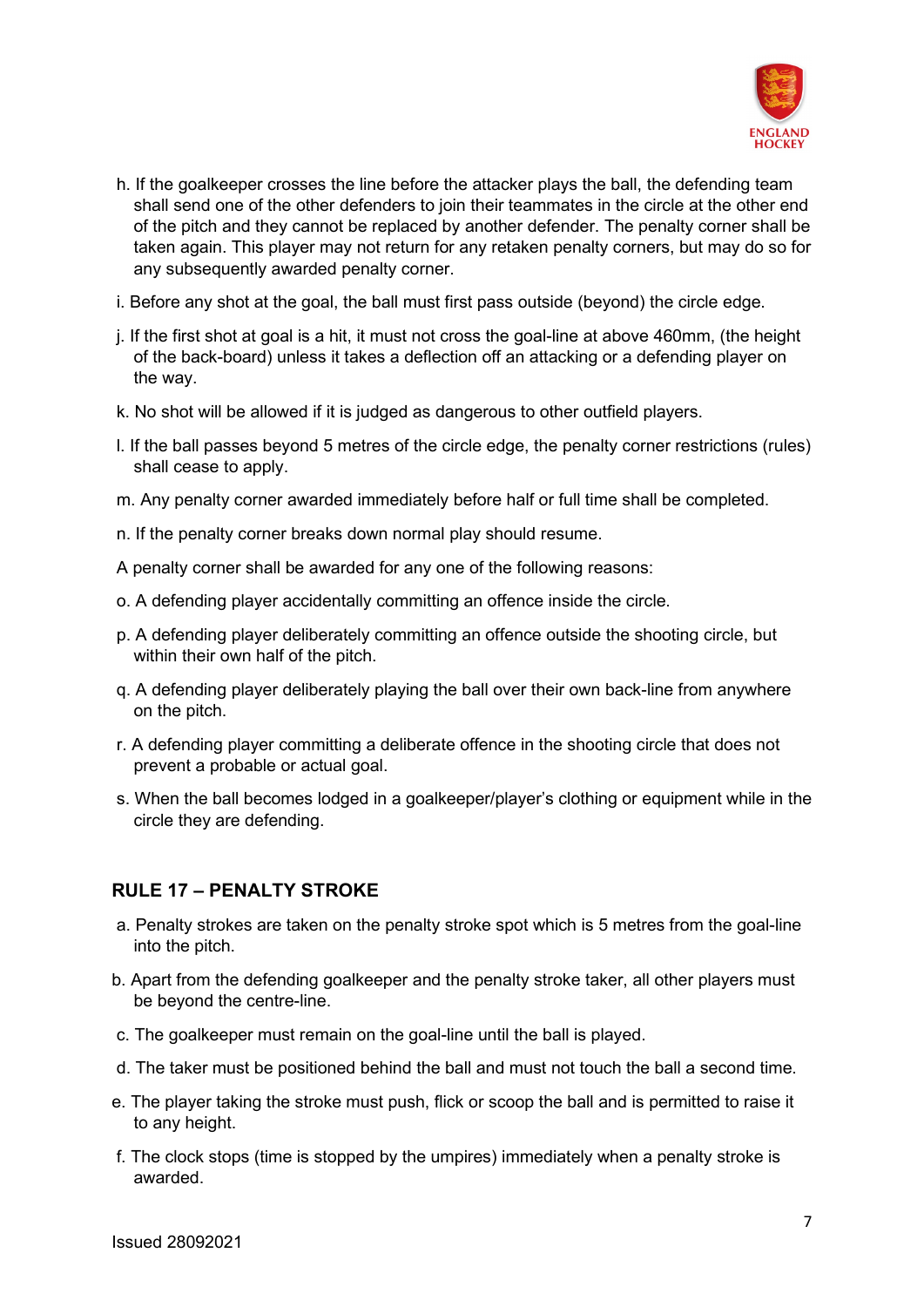

A penalty stroke shall be awarded for any one of the following reasons:

- g. An offence by a defending player inside the circle that prevents the probable scoring of a goal. If the ball hits a piece of equipment lying in the circle and a probable goal is prevented, a penalty stroke may be awarded.
- h. An intentional offence in the circle by a defending player against an opponent who has possession of the ball or an opportunity to play the ball.
- i. Following a penalty stroke, play is re-started with a centre pass if a goal has been scored. If no goal is scored, play is re-started with a hit out to the defence taken at the top of the shooting circle.

## **RULE 18 – INCIDENT**

- a. If the game is temporarily suspended because of an accident or injury where no offence occurred it shall be re-started with a bully close to the spot where the incident occurred.
- b. Players must stand square of each other and prior to playing the ball and following the umpires whistle, they shall tap the ground with their stick once and tap each other's stick above the ball once.
- c. All non-involved players must be a minimum of 5 metres from the ball.

NOTE: a bully is taken close to the location of the ball when play was stopped but not within 15 metres of the backline and not within 5 metres of the circle.

d. Players who are cut or bleeding will be required to leave the pitch immediately and shall not be allowed to return until the bleeding has been suppressed or stopped.

## **RULE 19 – PERSONAL PENALTIES**

- a. There are three types of personal penalties in a game of In2Hockey supported by warning cards.
- b. The first is a green card accompanied with a verbal warning. This is given for repetitive, minor offences. Examples of why this may be given are repeated: stick tackles or not retreating 5m when required.
- c. The second is a yellow card and this represents a suspension of a minimum of two minutes. Examples of why this may be given are: an intentional offence; or conducting an action again that the player had already received a green card for.
- d. The third is a red card and this represents a permanent suspension from the match. Examples of why this may be given are: for intentionally hitting or striking out at another player or umpire; or a second yellow card offence.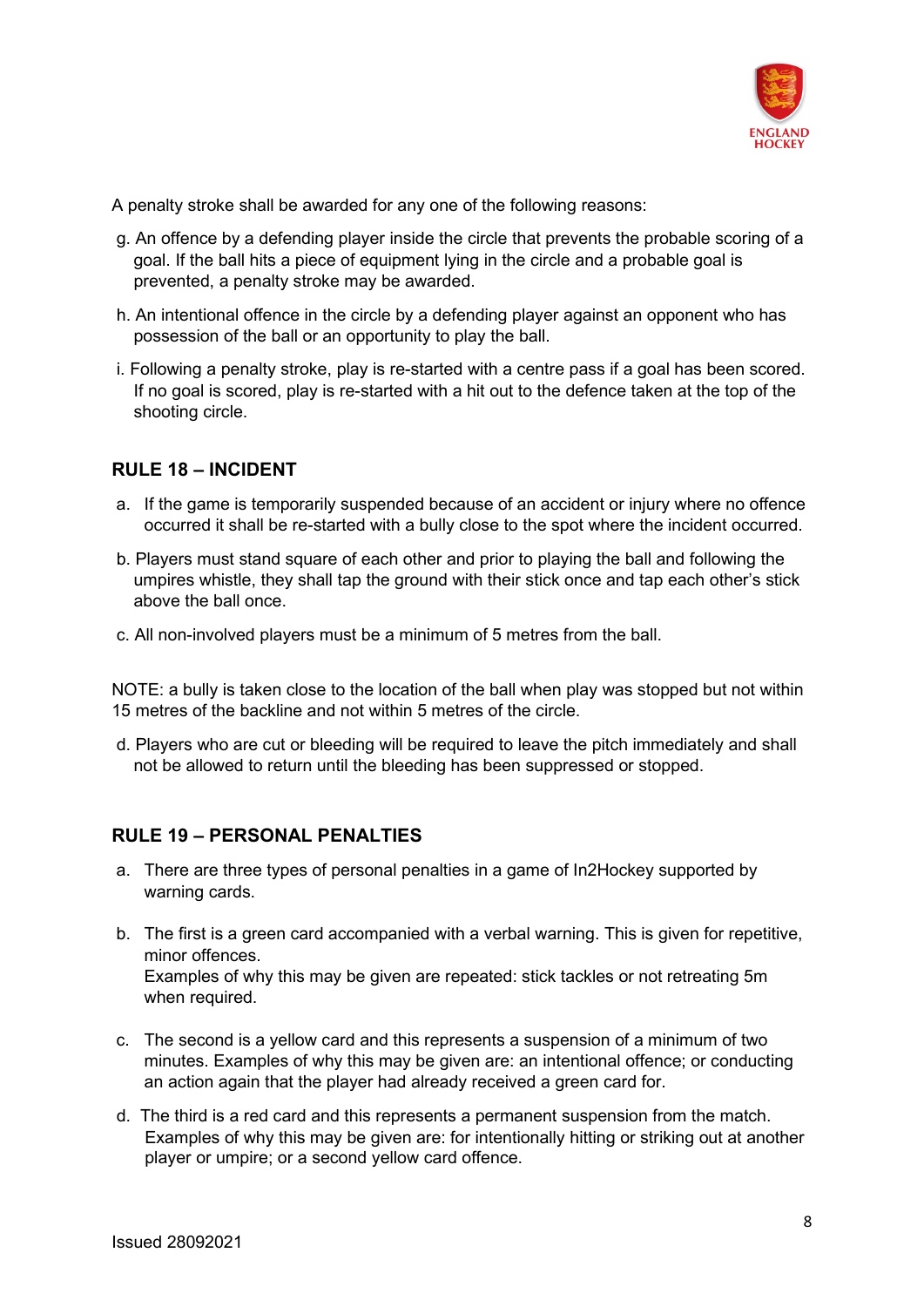

# **RULE 20 – UMPIRES**

- a. In2Hockey shall be controlled by one or two umpires (preferably two).
- b. The umpires are responsible for all decisions and penalties.